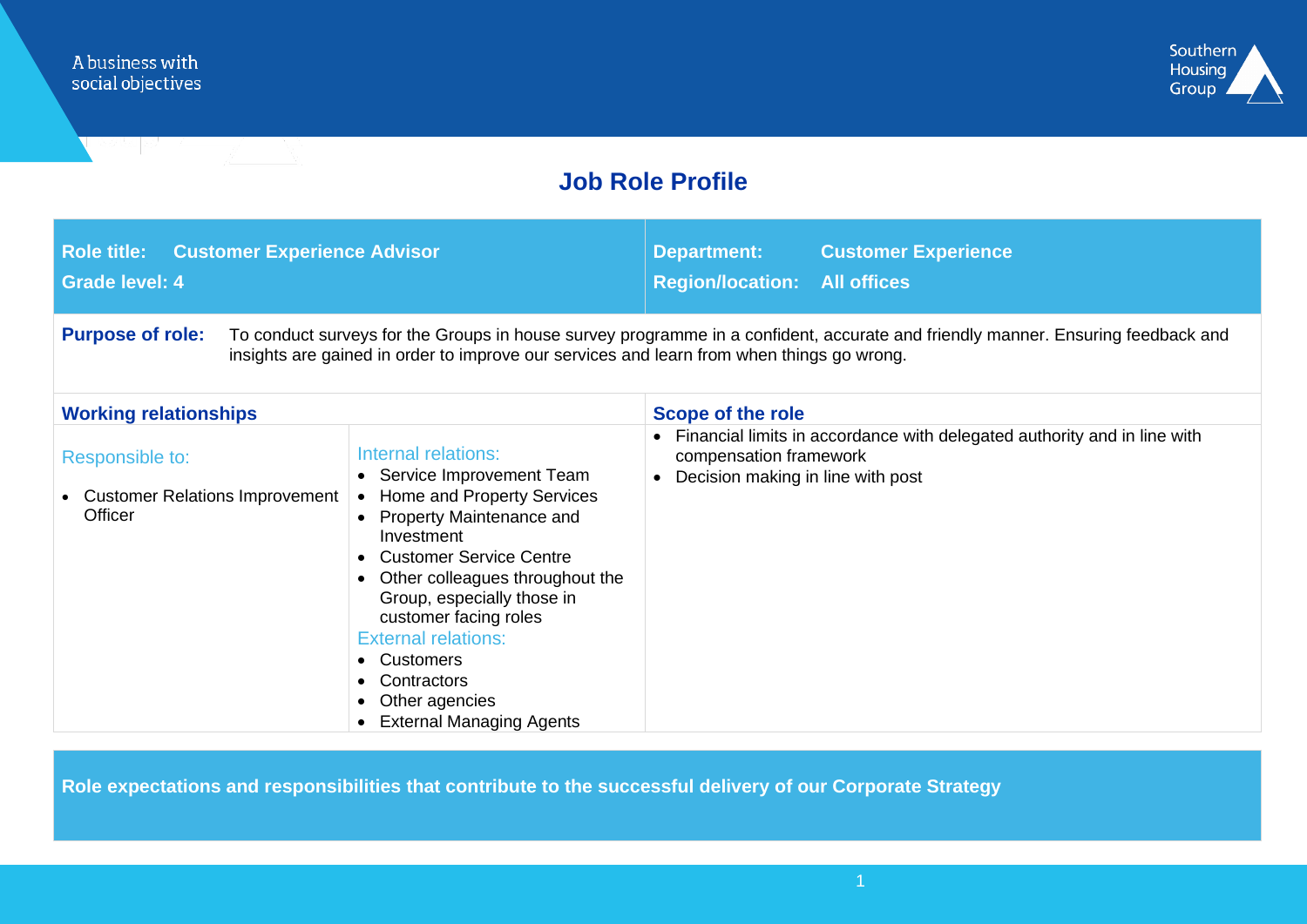## A business with social objectives



- To be committed to putting customers first by being sensitive, fair and resolution focussed.
- To demonstrate and embody the Group's values in everything that you do.
- To be an effective communicator; adapting your style to suit the audience, subject matter and an individual's communication preferences.
- To be able to prioritise and manage your workload effectively and to be prepared to be flexible in order to meet demand.
- To be able to work within a target driven/ process framework, meeting and exceeding targets whilst maintaining quality.
- To use questioning skills to identify improvements and capture customer ideas
- To work independently and take ownership of the survey programme to ensure completion of the volumes required.
- To be innovative and think outside of the box when thinking about how to resolve a customer issue or concern.
- To challenge poor customer service and to be prepared to escalate issues if responses are not being provided or actions not being taken.
- To proactively develop effective collaborative relationships with colleagues within the Group and other key stakeholders.

## **Safeguarding**

Follow all steps outlined in individual and environmental risk assessments, as appropriate

Follow the local Authority Adult and children safeguarding procedure in conjunction with SHG policies and procedures

## **Note:**

No job description can be entirely comprehensive and the jobholder will be expected to carry out such other duties as may be required from time to time and are broadly consistent with the job description and status of the post within the organisation.You will be expected to carry out all duties in the context of and in compliance with the Group's Diversity and Health and Safety Policies.

| Person profile                                    |                                                                                                                                                                                                                                      |                                                                                                                                                      |  |  |
|---------------------------------------------------|--------------------------------------------------------------------------------------------------------------------------------------------------------------------------------------------------------------------------------------|------------------------------------------------------------------------------------------------------------------------------------------------------|--|--|
| <b>Attributes</b>                                 | <b>Essential</b>                                                                                                                                                                                                                     | <b>Desirable</b>                                                                                                                                     |  |  |
| 1. Skills, knowledge,<br>experience and abilities | I have proven experience of following processes,<br>$\bullet$<br>using initiative and delivering excellent customer<br>service.<br>I am a role model for excellent customer service,<br>creating a positive 'customer first' working | • Knowledge of the housing sector<br>• Ability to produce, analyse and present information<br>Experience at attending internal and external meetings |  |  |